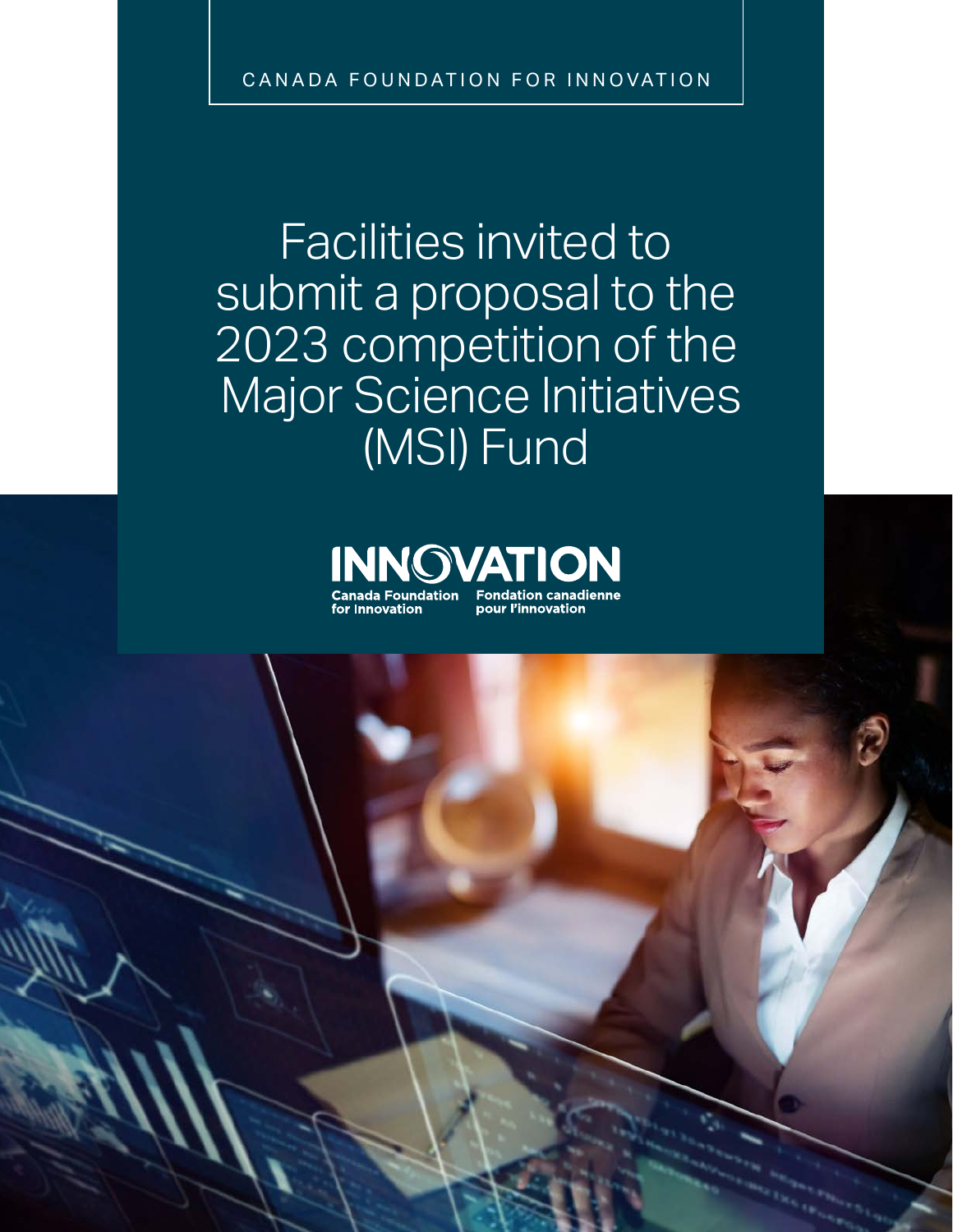Given the significant investment of public money in research facilities of national importance we are providing a list of facilities expected to submit proposals to the 2023 competition of the Major Science Initiatives Fund.

Consult the [call for proposals](https://www.innovation.ca/apply-manage-awards/funding-opportunities/major-science-initiatives-fund) for more information on the 2023 Major Science Initiatives Fund competition.

## **Table 1: Facilities currently funded in the 2017 competition**

Facilities funded in the 2017 competition are automatically eligible to submit a proposal to this competition.

| Project title                                                                                                                | <b>Project leader</b> | <b>Applicant institution</b>      |
|------------------------------------------------------------------------------------------------------------------------------|-----------------------|-----------------------------------|
| Canada's National Design Network (CNDN)®                                                                                     | Gordon W. Harling     | Université de<br>Sherbrooke       |
| Canadian Cancer Trials Group Operations and Statistics Centre<br>at Queen's University                                       | Janet E. Dancey       | Queen's University                |
| Canadian Light Source Inc.                                                                                                   | Gianluigi Botton      | University of<br>Saskatchewan     |
| Canadian Research Data Centre Network                                                                                        | Martin Taylor         | McMaster University               |
| Canadian Research Icebreaker Amundsen                                                                                        | Marcel M.B. Babin     | Université Laval                  |
| CGEn - Canada's national facility for genome sequencing<br>and analysis                                                      | Naveed Aziz           | The Hospital for<br>Sick Children |
| <b>Coalition Publica</b>                                                                                                     | Tanja Niemann         | Université de Montréal            |
| Ocean Networks Canada                                                                                                        | Kate Moran            | University of Victoria            |
| Ocean Tracking Network                                                                                                       | Sara J. Iverson       | Dalhousie University              |
| <b>SNOLAB</b>                                                                                                                | Clarence J. Virtue    | Queen's University                |
| SuperDARN Canada: The Canadian Component of the<br>Super Dual Auroral Radar Network, A Global Space Weather<br>Collaboration | Kathryn McWilliams    | University of<br>Saskatchewan     |
| The Andre E. Lalonde Accelerator Mass Spectrometry Facility<br>for Environmental Radionuclides                               | <b>Walker Brett</b>   | University of Ottawa              |
| The Canadian Centre for Electron Microscopy                                                                                  | Nabil D. Bassim       | McMaster University               |
| The Centre for Phenogenomics (TCP)                                                                                           | Monica J. Justice     | Sinai Health System               |
| The Metabolomics Innovation Centre                                                                                           | Liang Li              | University of Alberta             |
| Vaccine and Infectious Disease Organization                                                                                  | <b>Volker Gerdts</b>  | University of<br>Saskatchewan     |